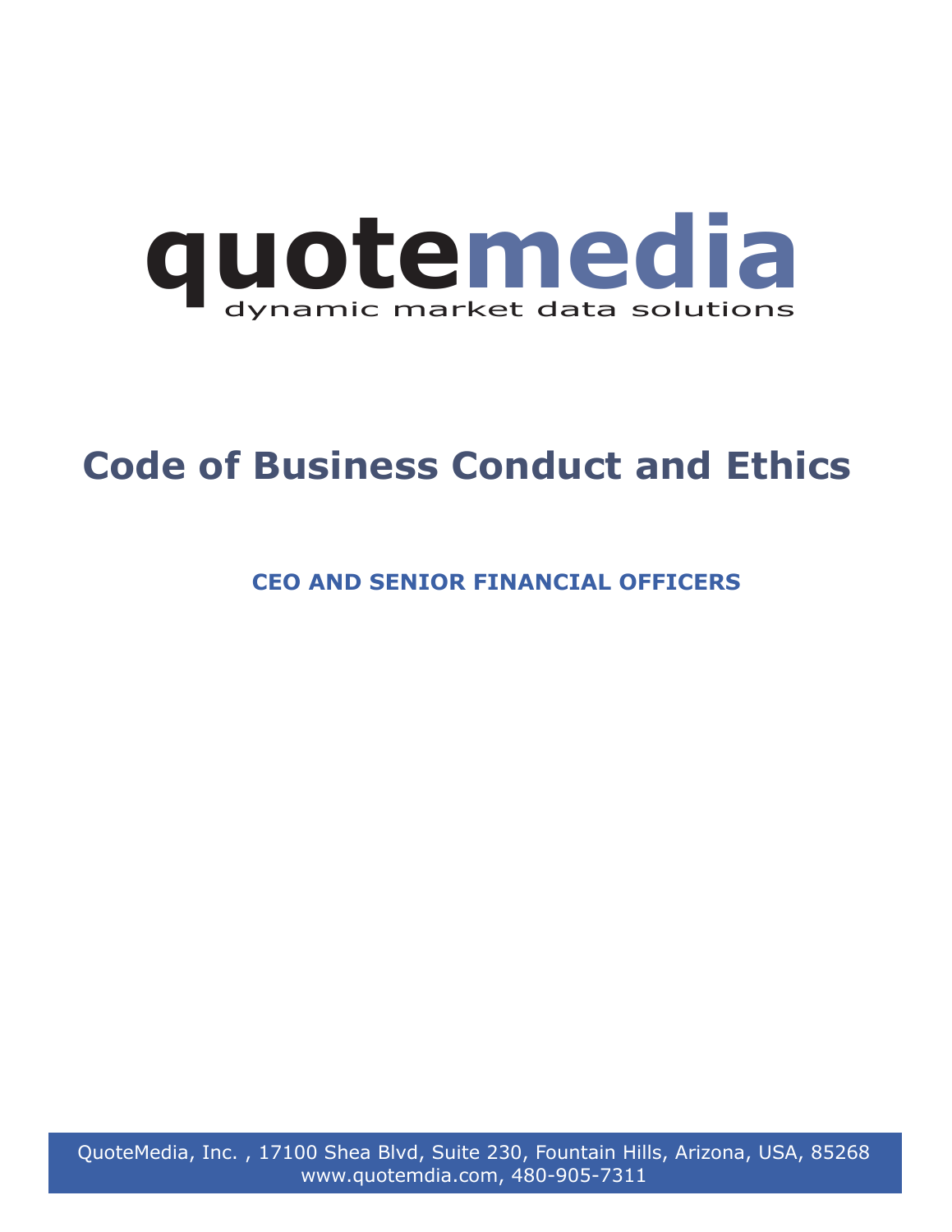## **CEO AND SENIOR FINANCIAL OFFICERS**

The Company (QuoteMedia, Inc.) has a Code of Business Conduct and Ethics applicable to all directors and employees of the company.

The Chief Executive Officer and all senior financial officers, including the Chief Financial Officer and principal accounting officer, are bound by the provisions set forth therein relating to ethical conduct, conflicts of interest, and compliance with law.

In addition to the Code of Business Conduct and Ethics, the Chief Executive Officer and senior financial officers are subject to the following additional specific policies:

- 1. The Chief Executive Officer and all senior financial officers are responsible for full, fair, accurate, timely, and understandable disclosure in the periodic reports required to be filed by the Company with the SEC. Accordingly, it is the responsibility of the Chief Executive Officer and each senior financial officer promptly to bring to the attention of the Disclosure Committee, if applicable, and to the Audit Committee any material information of which he or she may become aware that affects the disclosures made by the Company in its public filings or otherwise assist the Disclosure Committee, if appli cable, and the Audit Committee in fulfilling their responsibilities.
- 2. The Chief Executive Officer and each senior financial officer shall promptly bring to the attention of the Disclosure Committee, if applicable, and the Audit Committee any information he or she may have concerning (a) signifi cant deficiencies in the design or operation of internal controls that could adversely affect the Company's ability to record, process, summarize, and report financial data or (b) any fraud, whether or not material, that involves management or other employees who have a significant role in the Company's financial reporting, disclosures, or internal controls.
- 3. The Chief Executive Officer and each senior financial officer shall promptly bring to the attention of the Audit Committee any information he or she may have concerning any violation of this Code or the Company's Code of Busi ness Conduct and Ethics, including any actual or apparent conflicts of inter est between personal and professional relationships, involving any manage ment or other employees who have a significant role in the Company's finan cial reporting, disclosures, or internal controls.
- 4. The Chief Executive Officer and each senior financial officer shall promptly bring to the attention of the Disclosure Committee, if applicable, and the Audit Committee any information he or she may have concerning evidence of a material violation of the securities or other laws, rules, or regulations applicable to the Company and the operation of its business, by the Com pany or any agent thereof, or of violation of the Code of Business Conduct and Ethics or of these additional procedures.